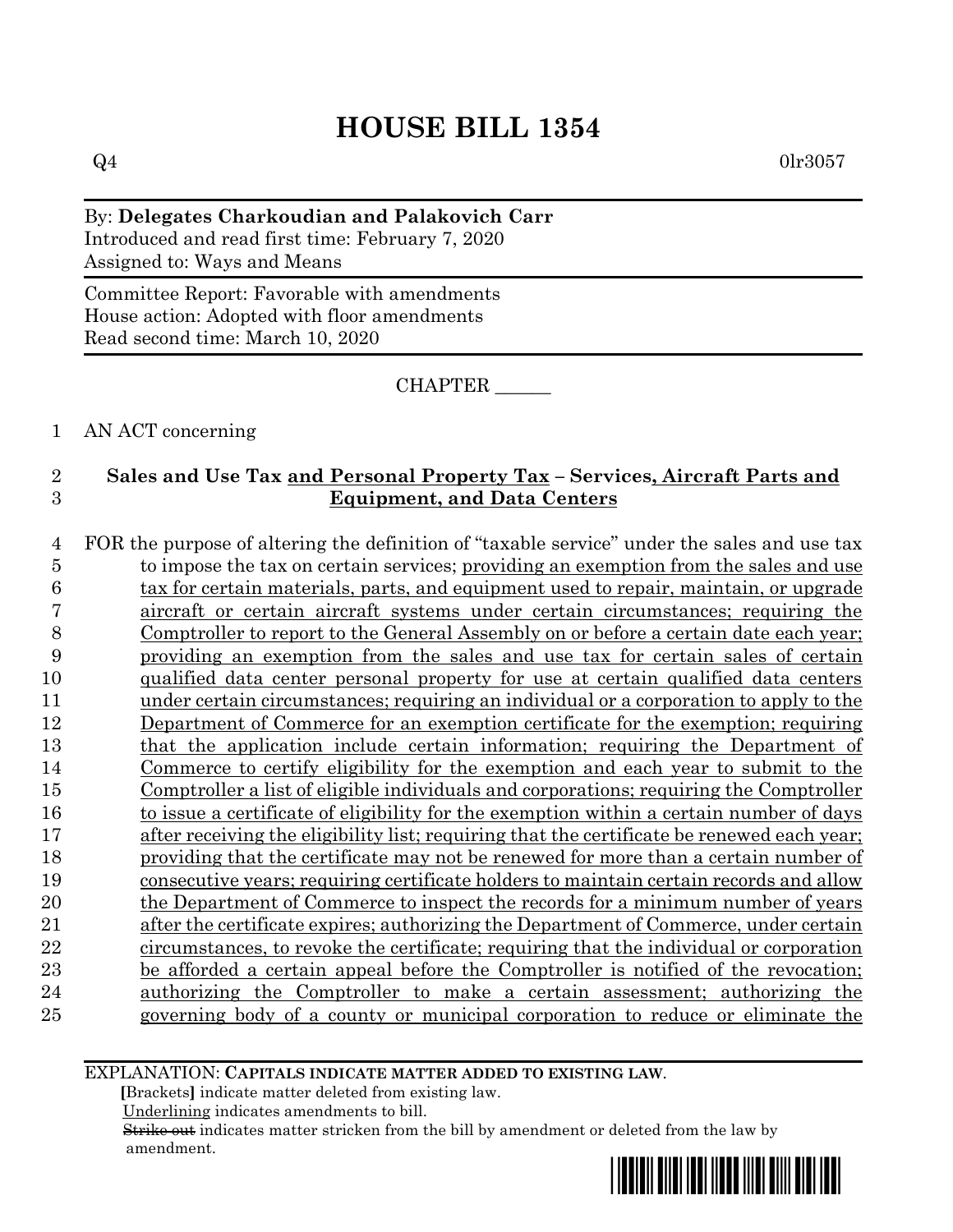#### **HOUSE BILL 1354**

| 1              | assessment of certain personal property used in certain qualified data centers;         |
|----------------|-----------------------------------------------------------------------------------------|
| $\overline{2}$ | requiring the governing body of a county or municipal corporation to submit a copy      |
| 3              | of a certain law to the State Department of Assessments and Taxation; providing         |
| 4              | that, if the State Department of Assessments and Taxation receives a copy of the law    |
| 5              | on or before a certain date, the law is effective for the next taxable year; requiring  |
| 6              | the State Department of Assessments and Taxation, under certain circumstances, to       |
| 7              | provide a municipal corporation with a certain assessment of certain personal           |
| 8              | property; defining certain terms; providing for the application of certain provisions   |
| 9              | of this Act; and generally relating to the application of and exemptions from the sales |
| 10             | and use tax to services and personal property tax.                                      |
| 11             | BY repealing and reenacting, without amendments,                                        |
| 12             | Article - Tax - General                                                                 |
| 13             | Section 11–101(a) and 11–102(a)                                                         |
| 14             | Annotated Code of Maryland                                                              |
| $15\,$         | (2016 Replacement Volume and 2019 Supplement)                                           |
| 16             | <u>BY</u> adding to                                                                     |
| 17             | <u> Article – Tax – General</u>                                                         |
| 18             | Section 11–101(c–4), 11–236, and 11–237                                                 |
| 19             | Annotated Code of Maryland                                                              |
| 20             | (2016 Replacement Volume and 2019 Supplement)                                           |
| 21             | BY repealing and reenacting, with amendments,                                           |
| 22             | Article - Tax - General                                                                 |
| 23             | Section $11-101(m)$                                                                     |
| 24             | Annotated Code of Maryland                                                              |
| $25\,$         | (2016 Replacement Volume and 2019 Supplement)                                           |
| 26             | BY adding to                                                                            |
| $27\,$         | <u> Article – Tax – Property</u>                                                        |
| 28             | <u>Section 7–246</u>                                                                    |
| 29             | <b>Annotated Code of Maryland</b>                                                       |
| 30             | (2019 Replacement Volume)                                                               |
| 31             | SECTION 1. BE IT ENACTED BY THE GENERAL ASSEMBLY OF MARYLAND,                           |
| 32             | That the Laws of Maryland read as follows:                                              |

### **Article – Tax – General**

- 11–101.
- (a) In this title the following words have the meanings indicated.

# **(C–4) "NAICS" MEANS THE NORTH AMERICAN INDUSTRIAL CLASSIFICATION SYSTEM, UNITED STATES MANUAL, 2017 EDITION, PUBLISHED BY THE UNITED STATES OFFICE OF MANAGEMENT AND BUDGET.**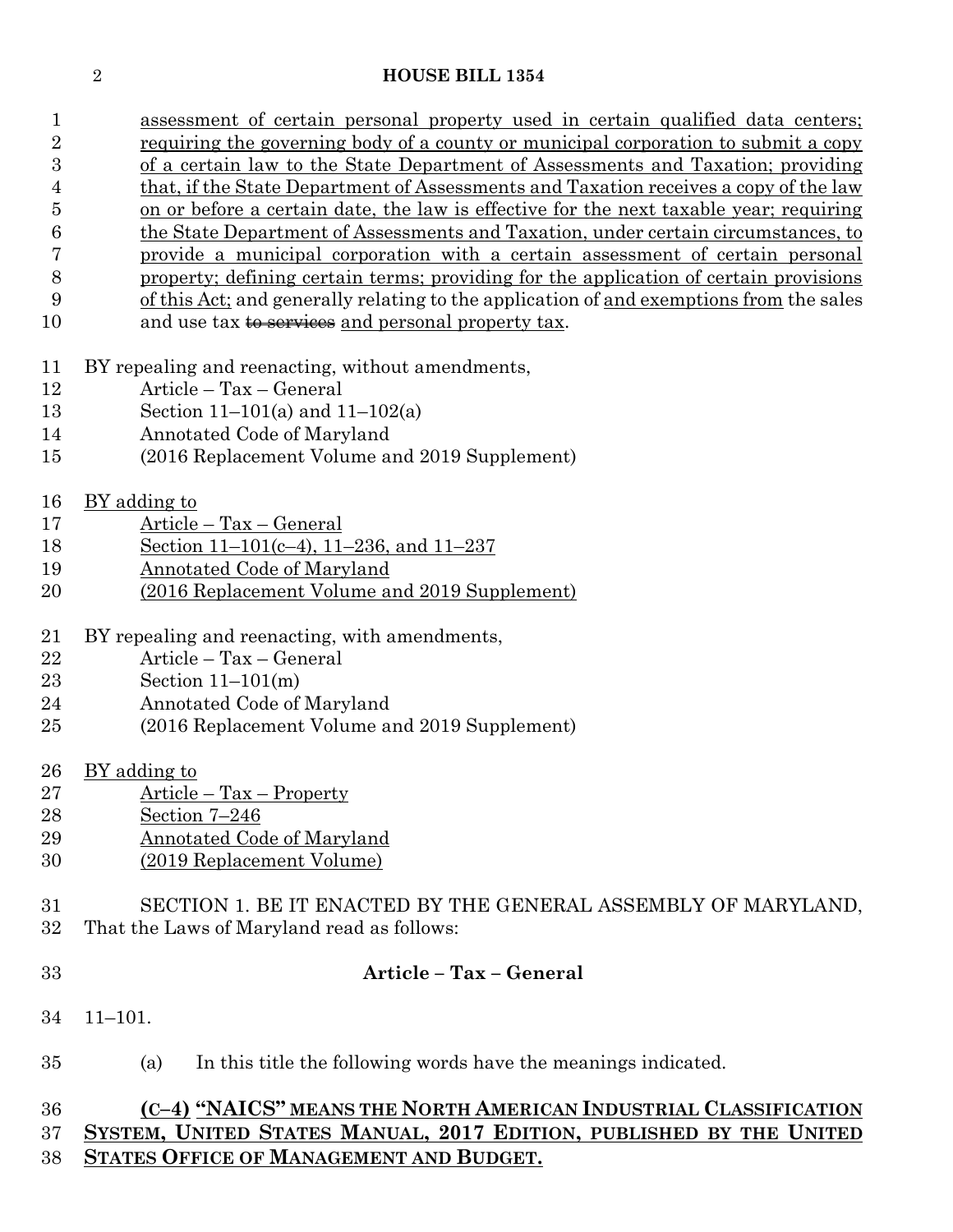# **HOUSE BILL 1354** 3

| $\mathbf 1$              | (m)                |                               | "Taxable service" means:                                                                                                                                                      |
|--------------------------|--------------------|-------------------------------|-------------------------------------------------------------------------------------------------------------------------------------------------------------------------------|
| $\boldsymbol{2}$<br>3    | special order;     | (1)                           | fabrication, printing, or production of tangible personal property by                                                                                                         |
| 4<br>$\overline{5}$<br>6 | the textiles;      | (2)                           | commercial cleaning or laundering of textiles for a buyer who is engaged<br>in a business that requires the recurring service of commercial cleaning or laundering of         |
| 7                        |                    | (3)                           | cleaning of a commercial or industrial building;                                                                                                                              |
| 8                        |                    | (4)                           | cellular telephone or other mobile telecommunications service;                                                                                                                |
| 9                        |                    | (5)                           | "900", "976", "915", and other "900"-type telecommunications service;                                                                                                         |
| 10<br>11                 | service;           | (6)                           | custom calling service provided in connection with basic telephone                                                                                                            |
| 12                       |                    | (7)                           | a telephone answering service;                                                                                                                                                |
| 13                       |                    | (8)                           | pay per view television service;                                                                                                                                              |
| 14                       |                    | (9)                           | credit reporting;                                                                                                                                                             |
| 15                       |                    | (10)                          | a security service, including:                                                                                                                                                |
| 16                       |                    |                               | a detective, guard, or armored car service; and<br>(i)                                                                                                                        |
| 17                       |                    |                               | a security systems service;<br>(ii)                                                                                                                                           |
| 18<br>19<br>20           | sales and use tax; | (11)                          | a transportation service for transmission, distribution, or delivery of<br>electricity or natural gas, if the sale or use of the electricity or natural gas is subject to the |
| 21                       |                    | (12)                          | a prepaid telephone calling arrangement; [or]                                                                                                                                 |
| 22<br>23<br>24           | club, or hotel;    | (13)                          | the privilege given to an individual under $\S$ 4-1102 of the Alcoholic<br>Beverages Article to consume wine that is not purchased from or provided by a restaurant,          |
| 25                       |                    |                               | FOR CLEANING OR STORAGE SERVICES;                                                                                                                                             |
| 26                       |                    | $\left( \frac{15}{2} \right)$ | A GOLF COURSE OR COUNTRY CLUB MEMBERSHIP;                                                                                                                                     |
| 27                       |                    | <del>(16)</del>               |                                                                                                                                                                               |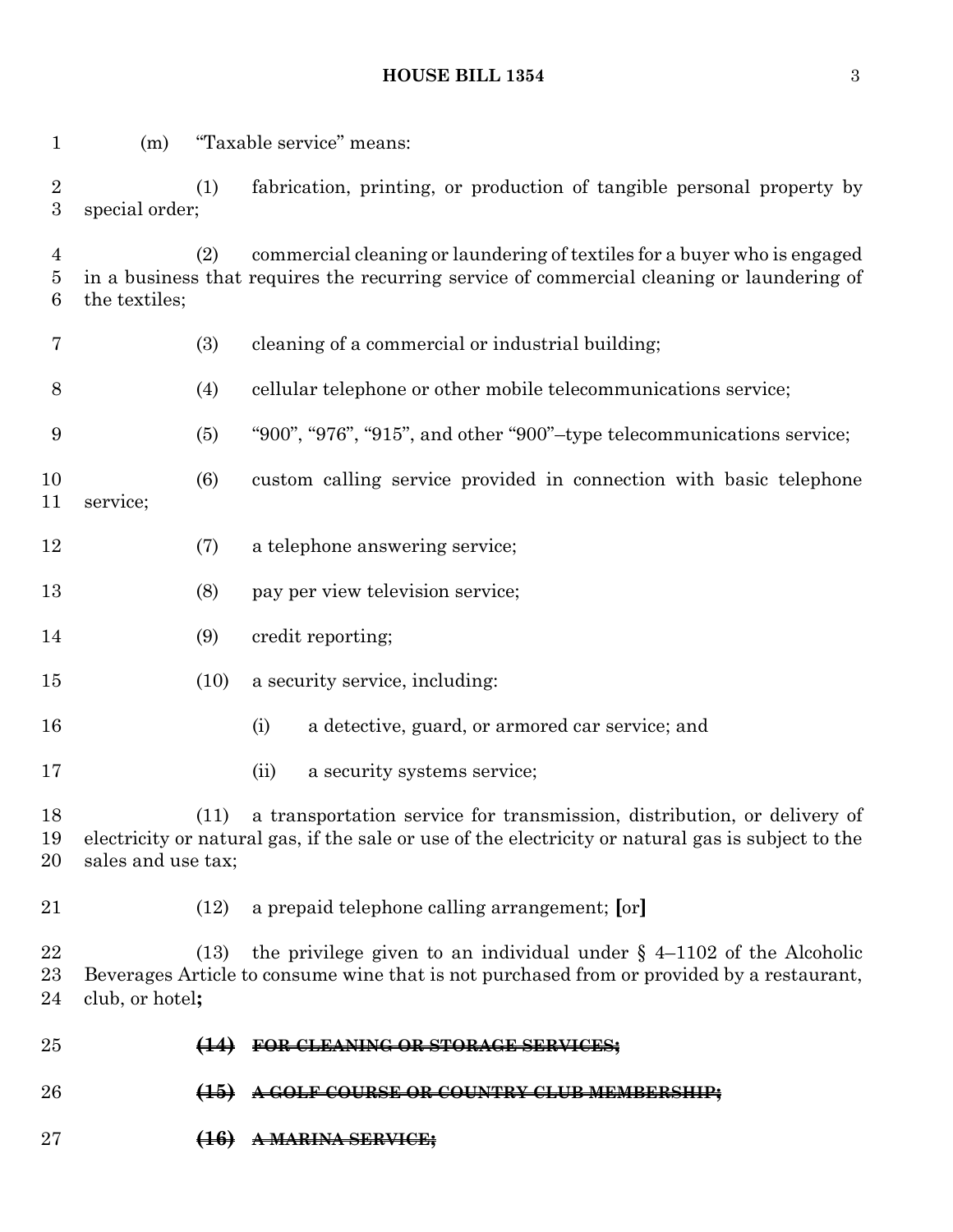|                | 4                      | <b>HOUSE BILL 1354</b>                                                                      |
|----------------|------------------------|---------------------------------------------------------------------------------------------|
| 1              |                        | (17) ART MOVING OR STORAGE SERVICES;                                                        |
| $\overline{2}$ |                        | $(18)$ TANNING:                                                                             |
| 3              |                        | (19) TATTOOING OR PIERCING;                                                                 |
| 4              |                        | (20) INTERIOR DESIGN OR DECORATING SERVICES;                                                |
| 5              |                        | $\left(21\right)$ DOG WALKING;                                                              |
| 6              |                        | $\left(22\right)$ A BOAT REPAIR SERVICE;                                                    |
| 7              |                        | (23) A WATCH, CLOCK, OR JEWELRY REPAIR SERVICE;                                             |
| 8              |                        | (24) SCHEDULED OR NONSCHEDULED AIR TRANSPORTATION;                                          |
| 9              |                        | (25) A TRAVEL ARRANGEMENT OR RESERVATION SERVICE; OR                                        |
| 10             |                        | (26) LOBBYING, AS DEFINED IN § 5-101 OF THE GENERAL PROVISIONS                              |
| 11             | ARTICLE.               |                                                                                             |
| 12             |                        | (14) FUR CLEANING, STORAGE, OR REPAIR;                                                      |
| 13             |                        | (15) ART MOVING, CLEANING, OR STORAGE;                                                      |
| 14<br>15       |                        | (16) AN ART AND ANTIQUE COLLECTING ADVISORY OR BROKERAGE                                    |
|                | <b>SERVICE:</b>        |                                                                                             |
| 16             |                        | (17) A SWIMMING POOL CLEANING OR MAINTENANCE SERVICE;                                       |
| 17<br>18       |                        | (18) A SCENIC OR SIGHTSEEING TRANSPORTATION SERVICE (NAICS<br>SECTORS 4871, 4872, OR 4879); |
|                |                        |                                                                                             |
| 19<br>20       | $541410+$              | (19) AN INTERIOR DESIGN OR DECORATING SERVICE (NAICS SECTOR                                 |
|                |                        |                                                                                             |
| 21<br>22       |                        | (20) A TELEMARKETING BUREAU OR OTHER CONTACT CENTER<br>SERVICE (NAICS SECTOR 561422); OR    |
| 23             |                        | $(21)$ A TOUR OPERATOR (NAICS SECTOR 561520);                                               |
| 24<br>$25\,$   | <b>SECTOR 541820);</b> | $\frac{22}{22}$ (15) A LOBBYING OR PUBLIC RELATIONS SERVICE (NAICS                          |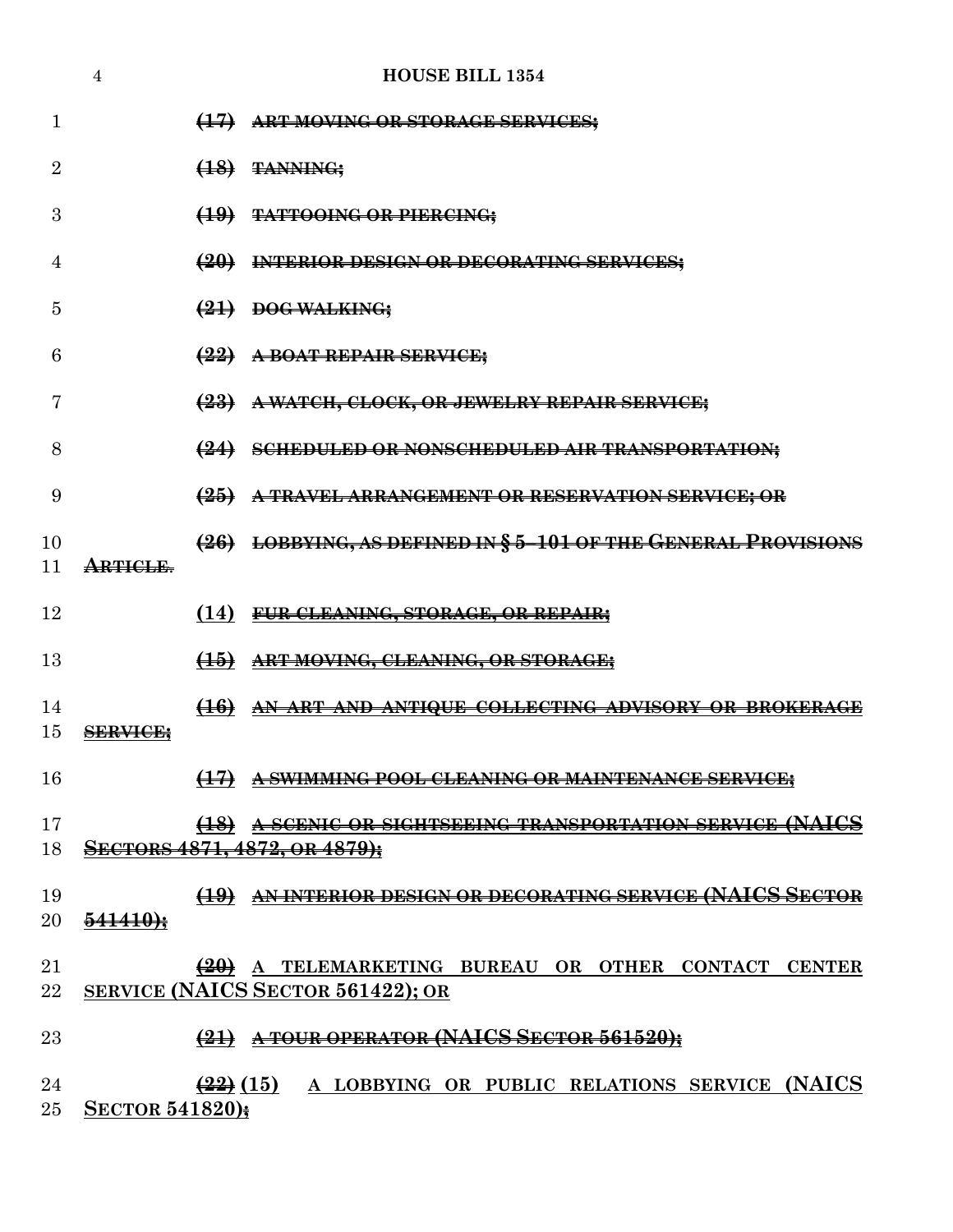### **HOUSE BILL 1354** 5

| 1              |                        |                   | <del>A GOLF COURSE OR COUNTRY</del><br><del>CLUB MEMBERSHIP</del><br><del>OK SERVICE</del> |
|----------------|------------------------|-------------------|--------------------------------------------------------------------------------------------|
| $\overline{2}$ |                        |                   | <del>.ICS Sector 713910):</del>                                                            |
| 3              |                        | $\leftrightarrow$ | WATCH, CLOCK, OR JEWELRY REPAIR (NAICS SECTOR 811490);                                     |
| 4              |                        | $\left(25\right)$ | NNING OR DAY SPA SERVICE (NAICS SECTOR 812199);                                            |
| 5<br>6         | <b>SECTOR 812199):</b> | <del>(26)</del>   |                                                                                            |
| 7<br>8         | (NAICS SECTOR 812199); |                   | <del>TATTOOING, PIERCING,</del><br><del>.PERMANENT</del><br>₩                              |
| 9              |                        | $\left(28\right)$ | <del>PET CARE SERVICE (NAICS SECTOR 81291</del>                                            |
| 10<br>11       | <b>AICS SECTOR</b>     |                   | <b>RORTUNIL</b><br><del>TELLING.</del><br><del>ОR.</del><br><del>812990);</del>            |
| 12             |                        |                   | <b>A SOCIAL ESCORT SERVICE (NAICS SECTOR 812990):</b>                                      |
| 13             |                        | $\left(31\right)$ | <del>chef service (NAICS Sector 81299</del>                                                |
| 14             | $11 - 102.$            |                   |                                                                                            |
| 15             | (a)                    |                   | Except as otherwise provided in this title, a tax is imposed on:                           |
| 16             |                        | (1)               | a retail sale in the State; and                                                            |
| 17             |                        | (2)               | a use, in the State, of tangible personal property or a taxable service.                   |
| 18             | $11 - 236.$            |                   |                                                                                            |
| 19             | (A)                    |                   | THE SALES AND USE TAX DOES NOT APPLY TO THE SALE OF MATERIALS,                             |
| 20             |                        |                   | PARTS, OR EQUIPMENT USED TO REPAIR, MAINTAIN, OR UPGRADE AIRCRAFT OR THE                   |
| 21             |                        |                   | AVIONICS SYSTEMS OF AIRCRAFT IF THE MATERIALS, PARTS, OR EQUIPMENT ARE                     |
| 22             |                        |                   | <b>INSTALLED ON AN AIRCRAFT THAT:</b>                                                      |
| 23             |                        | (1)               | HAS A MAXIMUM GROSS TAKEOFF WEIGHT OF LESS THAN 12,500                                     |
| 24             | <b>POUNDS; OR</b>      |                   |                                                                                            |
| $25\,$         |                        | (2)               | (I)<br>HAS A MAXIMUM GROSS TAKEOFF WEIGHT OF 12,500                                        |
| 26             | POUNDS OR MORE; AND    |                   |                                                                                            |
| 27             |                        |                   | (II)<br><b>IS</b><br>PRIMARILY USED<br>IN<br><b>INTERSTATE</b><br>OR<br><b>FOREIGN</b>     |
| 28             | <b>COMMERCE.</b>       |                   |                                                                                            |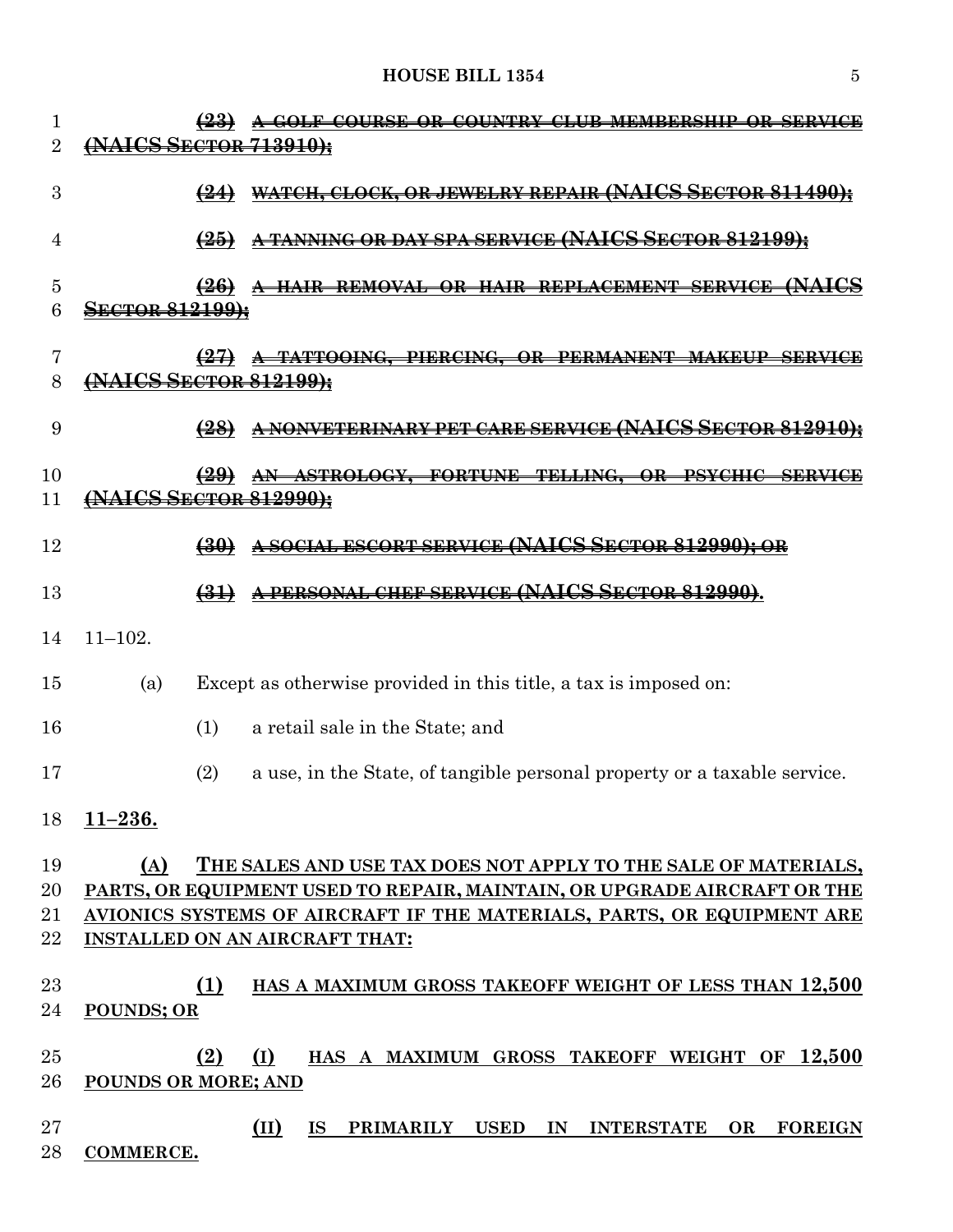**(B) ON OR BEFORE DECEMBER 31 EACH YEAR, THE COMPTROLLER SHALL REPORT TO THE GENERAL ASSEMBLY, IN ACCORDANCE WITH § 2–1257 OF THE STATE GOVERNMENT ARTICLE, ON: (1) THE AMOUNT OF SALES AND USE TAX REVENUE LOST FROM THE EXEMPTION UNDER THIS SECTION; AND (2) ANY CHANGE TO THE NUMBER OF AVIATION TECHNICIANS EMPLOYED IN THE STATE AS A RESULT OF THE EXEMPTION UNDER THIS SECTION. 11–237. (A) (1) IN THIS SECTION THE FOLLOWING WORDS HAVE THE MEANINGS INDICATED. (2) "DATA CENTER" MEANS A BUILDING OR GROUP OF BUILDINGS USED TO HOUSE COMPUTER SYSTEMS, COMPUTER STORAGE EQUIPMENT, AND ASSOCIATED INFRASTRUCTURE THAT BUSINESSES OR OTHER ORGANIZATIONS USE TO ORGANIZE, PROCESS, STORE, AND DISSEMINATE LARGE AMOUNTS OF DATA. (3) "DEPARTMENT" MEANS THE DEPARTMENT OF COMMERCE. (4) "OPPORTUNITY ZONE" MEANS AN AREA THAT HAS BEEN DESIGNATED AS A QUALIFIED OPPORTUNITY ZONE IN THE STATE UNDER § 1400Z–1 OF THE INTERNAL REVENUE CODE. (5) (I) "QUALIFIED DATA CENTER" MEANS A DATA CENTER LOCATED IN THE STATE IN WHICH AN INDIVIDUAL OR A CORPORATION, WITHIN 3 YEARS AFTER SUBMITTING AN APPLICATION FOR THE SALES AND USE TAX EXEMPTION UNDER THIS SECTION, HAS: 1. FOR A DATA CENTER LOCATED WITHIN A TIER I AREA, INVESTED AT LEAST \$2,000,000 IN QUALIFIED DATA CENTER PERSONAL PROPERTY AND CREATED AT LEAST FIVE QUALIFIED POSITIONS; OR 2. FOR A DATA CENTER LOCATED IN ANY OTHER AREA OF THE STATE, INVESTED AT LEAST \$5,000,000 IN QUALIFIED DATA CENTER PERSONAL PROPERTY AND CREATED AT LEAST FIVE QUALIFIED POSITIONS. (II) "QUALIFIED DATA CENTER" INCLUDES:**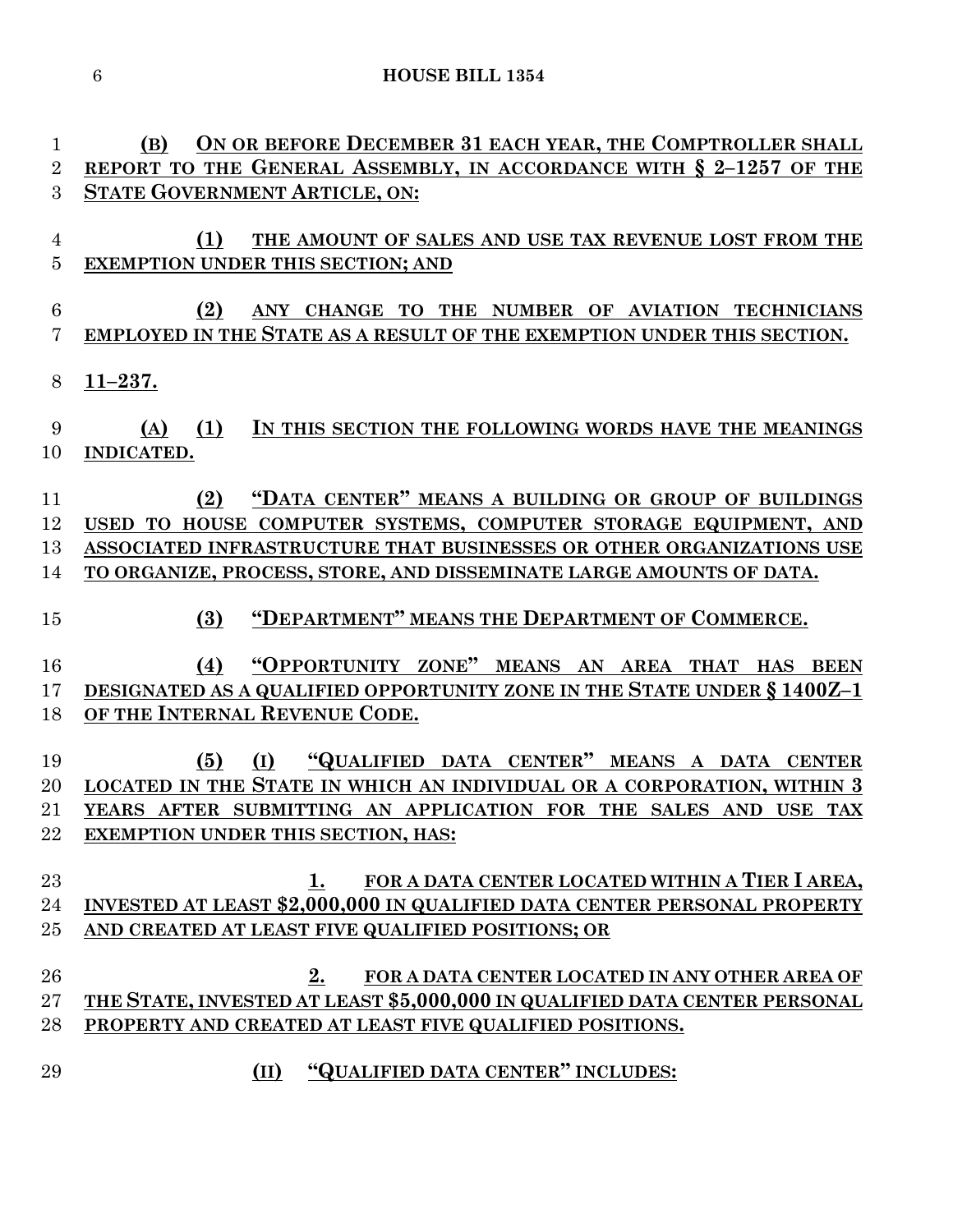# **HOUSE BILL 1354** 7

| $\mathbf 1$    | 1.<br>A DATA CENTER THAT IS A CO-LOCATED OR HOSTING                                    |
|----------------|----------------------------------------------------------------------------------------|
| $\overline{2}$ | DATA CENTER WHERE EQUIPMENT, SPACE, AND BANDWIDTH ARE AVAILABLE TO                     |
| 3              | LEASE TO MULTIPLE CUSTOMERS; AND                                                       |
|                |                                                                                        |
| 4              | 2.<br><b>ENTERPRISE</b><br>DATA<br><b>CENTER</b><br>AN<br><b>OWNED</b><br><b>AND</b>   |
| $\overline{5}$ | OPERATED BY THE COMPANY IT SUPPORTS.                                                   |
|                |                                                                                        |
| 6              | (6)<br>"QUALIFIED DATA CENTER PERSONAL PROPERTY" MEANS<br>(I)                          |
| 7              | PERSONAL PROPERTY PURCHASED OR LEASED TO ESTABLISH OR OPERATE A DATA                   |
| 8              | CENTER.                                                                                |
|                |                                                                                        |
| 9              | "QUALIFIED<br>PROPERTY"<br><b>DATA</b><br><b>CENTER</b><br>PERSONAL<br>(II)            |
| 10             | <b>INCLUDES:</b>                                                                       |
|                |                                                                                        |
| 11             | 1.<br>COMPUTER EQUIPMENT OR ENABLING SOFTWARE                                          |
| 12             | USED FOR THE PROCESSING, STORAGE, RETRIEVAL, OR COMMUNICATION OF DATA,                 |
| 13             | INCLUDING SERVERS, ROUTERS, CONNECTIONS, AND OTHER ENABLING HARDWARE                   |
| 14             | USED IN THE OPERATION OF THAT EQUIPMENT;                                               |
|                |                                                                                        |
| 15             | 2.<br>HEATING, VENTILATION, AND AIR-CONDITIONING                                       |
| 16             | MECHANICAL SYSTEMS, INCLUDING<br>CHILLERS,<br><b>COOLING</b><br><b>AND</b><br>TOWERS,  |
| 17             | AIR-HANDLING UNITS, PUMPS, ENERGY STORAGE OR ENERGY EFFICIENCY                         |
| 18             | TECHNOLOGY, AND OTHER CAPITAL EQUIPMENT USED IN THE OPERATION OF THAT                  |
| 19             | <b>EQUIPMENT; AND</b>                                                                  |
|                |                                                                                        |
| 20             | 3.<br>EQUIPMENT NECESSARY FOR<br>THE GENERATION,                                       |
| 21             | TRANSFORMATION, TRANSMISSION,<br>DISTRIBUTION.<br><b>OR</b><br><b>MANAGEMENT</b><br>OF |
| 22             | ELECTRICITY, INCLUDING EXTERIOR SUBSTATIONS, GENERATORS, TRANSFORMERS,                 |
| 23             | UNIT SUBSTATIONS, UNINTERRUPTIBLE POWER SUPPLY SYSTEMS, BATTERIES,                     |
| 24             | POWER DISTRIBUTION UNITS, REMOTE POWER PANELS, AND ANY OTHER CAPITAL                   |
| 25             | EQUIPMENT NECESSARY FOR THESE PURPOSES.                                                |
|                |                                                                                        |
| 26             | "QUALIFIED POSITION" MEANS A POSITION THAT:<br>(I)<br>(7)                              |
|                |                                                                                        |
| 27             | 1.<br>IS A FULL-TIME POSITION OF INDEFINITE DURATION;                                  |
|                |                                                                                        |
| 28             | 2.<br>PAYS AT LEAST 150% OF THE STATE MINIMUM WAGE;                                    |
|                |                                                                                        |
| 29             | 3.<br>IS NEWLY CREATED BECAUSE A DATA CENTER BEGINS                                    |
| 30             | OR EXPANDS IN A SINGLE LOCATION IN THE STATE; AND                                      |
|                |                                                                                        |
| 31             | IS FILLED.<br>4.                                                                       |
|                |                                                                                        |
| 32             | "QUALIFIED POSITION" DOES NOT INCLUDE A POSITION:<br>(II)                              |
|                |                                                                                        |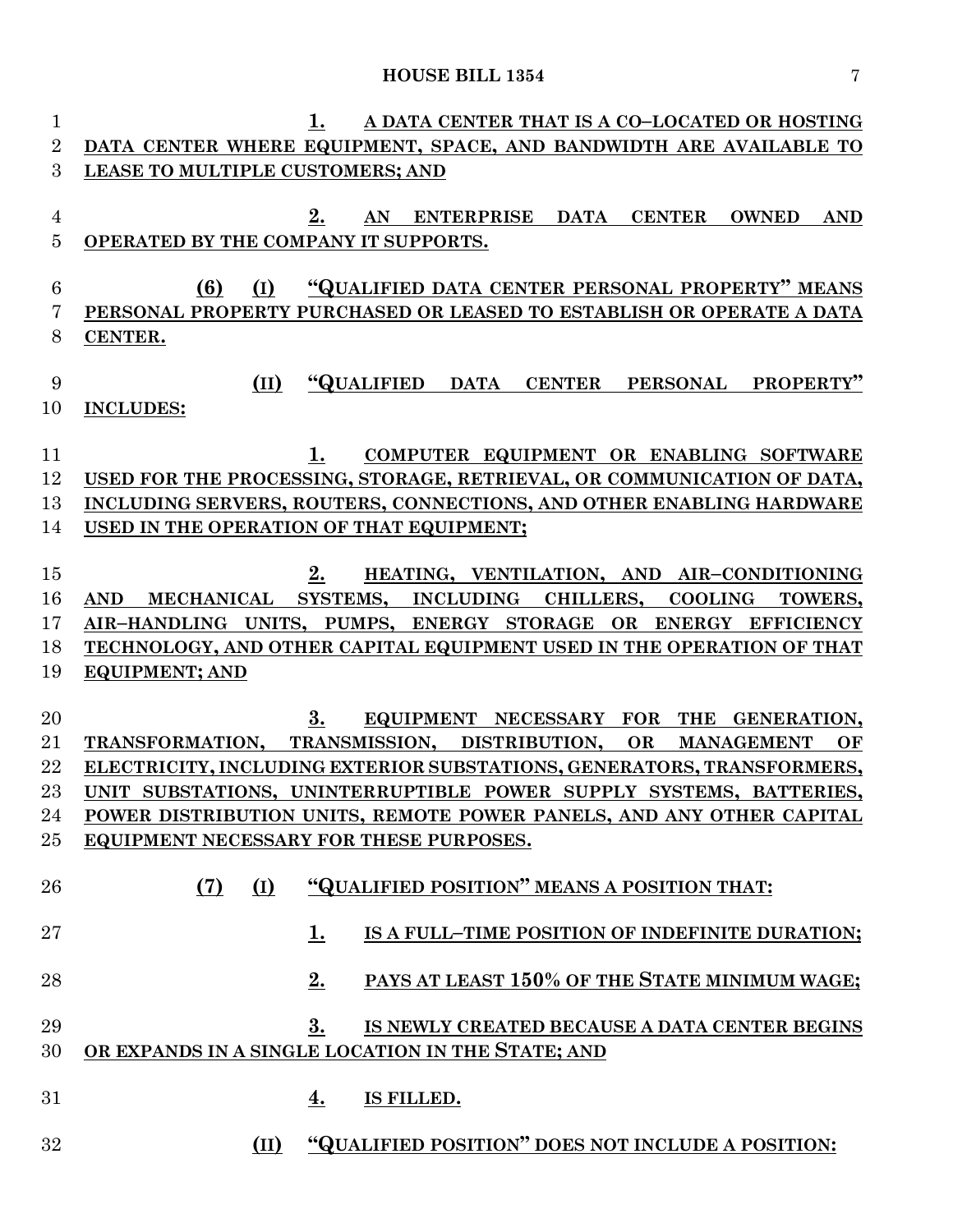**1. CREATED IF AN EMPLOYMENT FUNCTION IS SHIFTED FROM AN EXISTING DATA CENTER IN THE STATE TO ANOTHER DATA CENTER OF RELATED OWNERSHIP IF THE POSITION IS NOT A NET NEW JOB IN THE STATE; 2. CREATED THROUGH A CHANGE IN OWNERSHIP OF A TRADE OR BUSINESS; 3. CREATED THROUGH A CONSOLIDATION, MERGER, OR RESTRUCTURING OF A BUSINESS ENTITY IF THE POSITION IS NOT A NET NEW JOB IN THE STATE; 4. CREATED IF AN EMPLOYMENT FUNCTION IS CONTRACTUALLY SHIFTED FROM AN EXISTING BUSINESS ENTITY IN THE STATE TO ANOTHER BUSINESS ENTITY IF THE POSITION IS NOT A NET NEW JOB IN THE STATE; OR 5. FILLED FOR A PERIOD OF LESS THAN 12 MONTHS. (8) "TIER I AREA" MEANS: (I) A TIER I COUNTY AS DEFINED IN § 1–101 OF THE ECONOMIC DEVELOPMENT ARTICLE; OR (II) AN OPPORTUNITY ZONE. (B) THE SALES AND USE TAX DOES NOT APPLY TO THE SALE OF QUALIFIED DATA CENTER PERSONAL PROPERTY FOR USE AT A QUALIFIED DATA CENTER IF THE BUYER PROVIDES THE VENDOR WITH EVIDENCE OF ELIGIBILITY FOR THE EXEMPTION ISSUED BY THE COMPTROLLER. (C) (1) TO QUALIFY FOR THE SALES AND USE TAX EXEMPTION UNDER SUBSECTION (B) OF THIS SECTION, AN INDIVIDUAL OR A CORPORATION SHALL FILE AN APPLICATION FOR AN EXEMPTION CERTIFICATE WITH THE DEPARTMENT. (2) THE APPLICATION MUST: (I) DEMONSTRATE THAT THE APPLICANT INTENDS TO MEET THE REQUIREMENTS OF A QUALIFIED DATA CENTER; AND (II) INCLUDE ANY INFORMATION THE DEPARTMENT REQUIRES TO EVIDENCE THE CAPACITY AND INTENTION OF THE APPLICANT TO FULFILL THE** 

**COMMITMENTS SET FORTH IN THE APPLICANT'S APPLICATION.**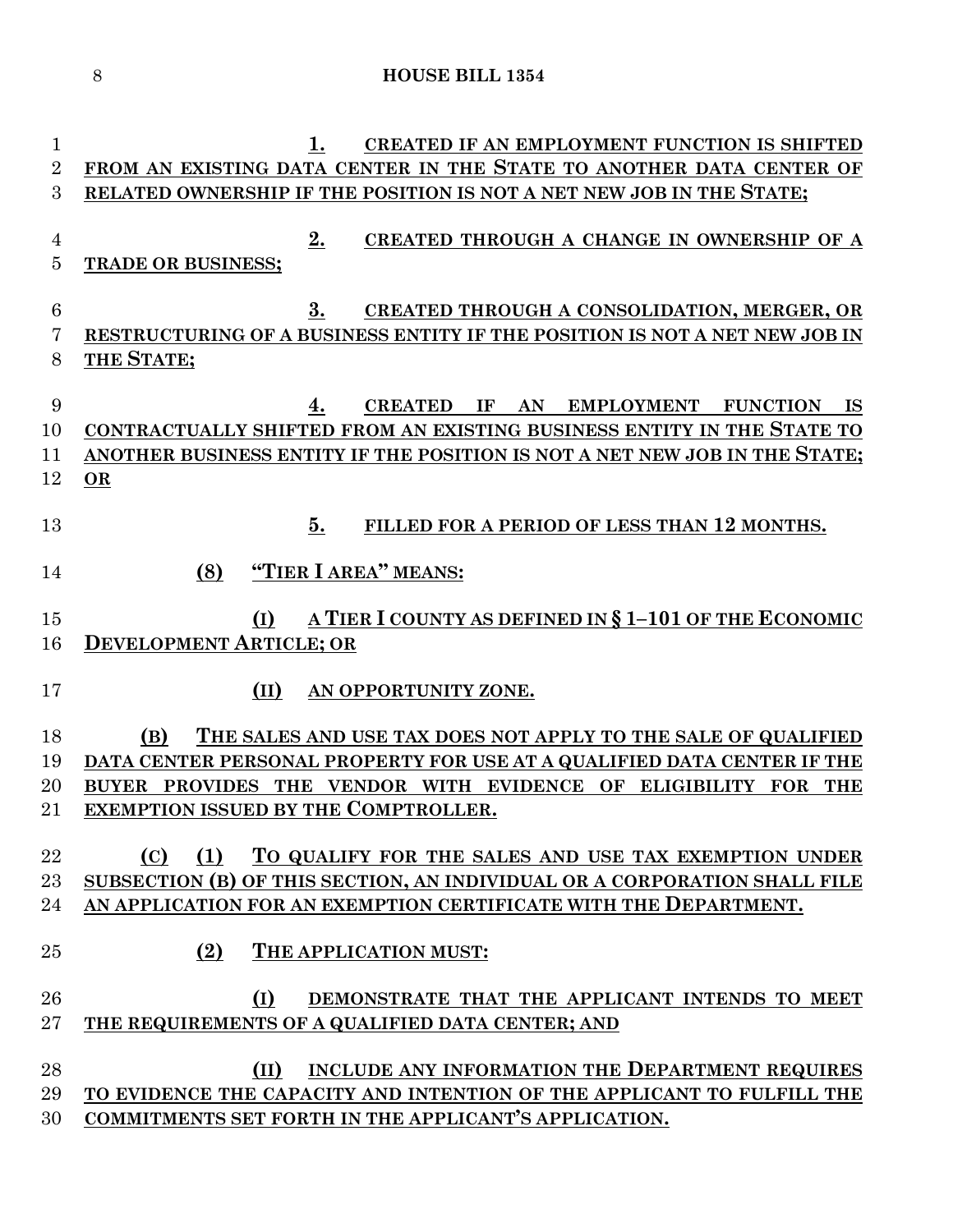| 1                | (3)<br>IF,<br><b>BASED</b><br>ON<br><b>THE</b><br><b>INFORMATION</b><br><b>AND</b><br><b>SUPPORTING</b> |
|------------------|---------------------------------------------------------------------------------------------------------|
| $\overline{2}$   | DOCUMENTATION PROVIDED IN THE APPLICATION, THE DEPARTMENT DETERMINES                                    |
| 3                | THE APPLICANT IS ELIGIBLE FOR THE SALES AND USE TAX EXEMPTION UNDER                                     |
| 4                | SUBSECTION (B) OF THIS SECTION, THE DEPARTMENT SHALL CERTIFY THE                                        |
| 5                | ELIGIBILITY OF THE APPLICANT.                                                                           |
|                  |                                                                                                         |
| $\boldsymbol{6}$ | (1)<br><b>EACH</b><br><b>THE</b><br>DEPARTMENT SHALL<br><b>THE</b><br>(D)<br>YEAR,<br><b>PROVIDE</b>    |
| 7                | COMPTROLLER WITH A LIST OF INDIVIDUALS AND CORPORATIONS THAT THE                                        |
| 8                | <b>DEPARTMENT DETERMINES ARE ELIGIBLE FOR THE SALES AND USE TAX EXEMPTION</b>                           |
| 9                | UNDER SUBSECTION (B) OF THIS SECTION.                                                                   |
|                  |                                                                                                         |
| 10               | (2)<br>WITHIN 30 DAYS AFTER RECEIVING THE LIST DESCRIBED IN                                             |
| 11               | PARAGRAPH (1) OF THIS SUBSECTION, THE COMPTROLLER SHALL ISSUE TO EACH                                   |
| 12               | INDIVIDUAL AND CORPORATION LISTED A CERTIFICATE OF ELIGIBILITY FOR THE                                  |
| 13               | SALES AND USE TAX EXEMPTION UNDER SUBSECTION (B) OF THIS SECTION.                                       |
|                  |                                                                                                         |
| 14               | (3)<br>THE CERTIFICATE OF ELIGIBILITY ISSUED UNDER PARAGRAPH                                            |
| 15               | (2) OF THIS SUBSECTION:                                                                                 |
|                  |                                                                                                         |
| 16               | (I)<br><b>MUST BE RENEWED EACH YEAR; AND</b>                                                            |
|                  |                                                                                                         |
| 17               | MAY NOT BE RENEWED FOR MORE THAN 10 CONSECUTIVE<br>(II)                                                 |
| 18               | YEARS.                                                                                                  |
| 19               | FOR AT LEAST 3 YEARS AFTER THE TERMINATION OF A CERTIFICATE<br>(E)                                      |
| 20               | UNDER SUBSECTION (D) OF THIS SECTION, EACH INDIVIDUAL OR<br><b>ISSUED</b>                               |
| 21               | <b>CORPORATION THAT RECEIVES THE CERTIFICATE SHALL:</b>                                                 |
|                  |                                                                                                         |
| 22               | (1)<br><b>MAINTAIN A RECORD OF:</b>                                                                     |
|                  |                                                                                                         |
| 23               | (I)<br>THE AMOUNT OF SALES AND USE TAX THAT WAS NOT PAID                                                |
| 24               | AS A RESULT OF THE CERTIFICATE;                                                                         |
|                  |                                                                                                         |
| 25               | (II)<br>THE NUMBER OF QUALIFIED POSITIONS CREATED; AND                                                  |
|                  |                                                                                                         |
| 26               | THE INVESTMENT IN QUALIFIED DATA CENTER PERSONAL<br>(III)                                               |
| 27               | PROPERTY; AND                                                                                           |
|                  |                                                                                                         |
| 28               | (2)<br>ALLOW THE DEPARTMENT TO INSPECT THE RECORDS DESCRIBED                                            |
| 29               | IN ITEM (1) OF THIS SUBSECTION.                                                                         |
|                  |                                                                                                         |
| 30               | (1)<br>THE DEPARTMENT MAY REVOKE A CERTIFICATE OF ELIGIBILITY<br>(F)                                    |
| 31               | UNDER SUBSECTION (D) OF THIS SECTION IF ANY REPRESENTATION MADE IN                                      |
| 32               | CONNECTION WITH THE APPLICATION FOR THE CERTIFICATE IS DETERMINED BY                                    |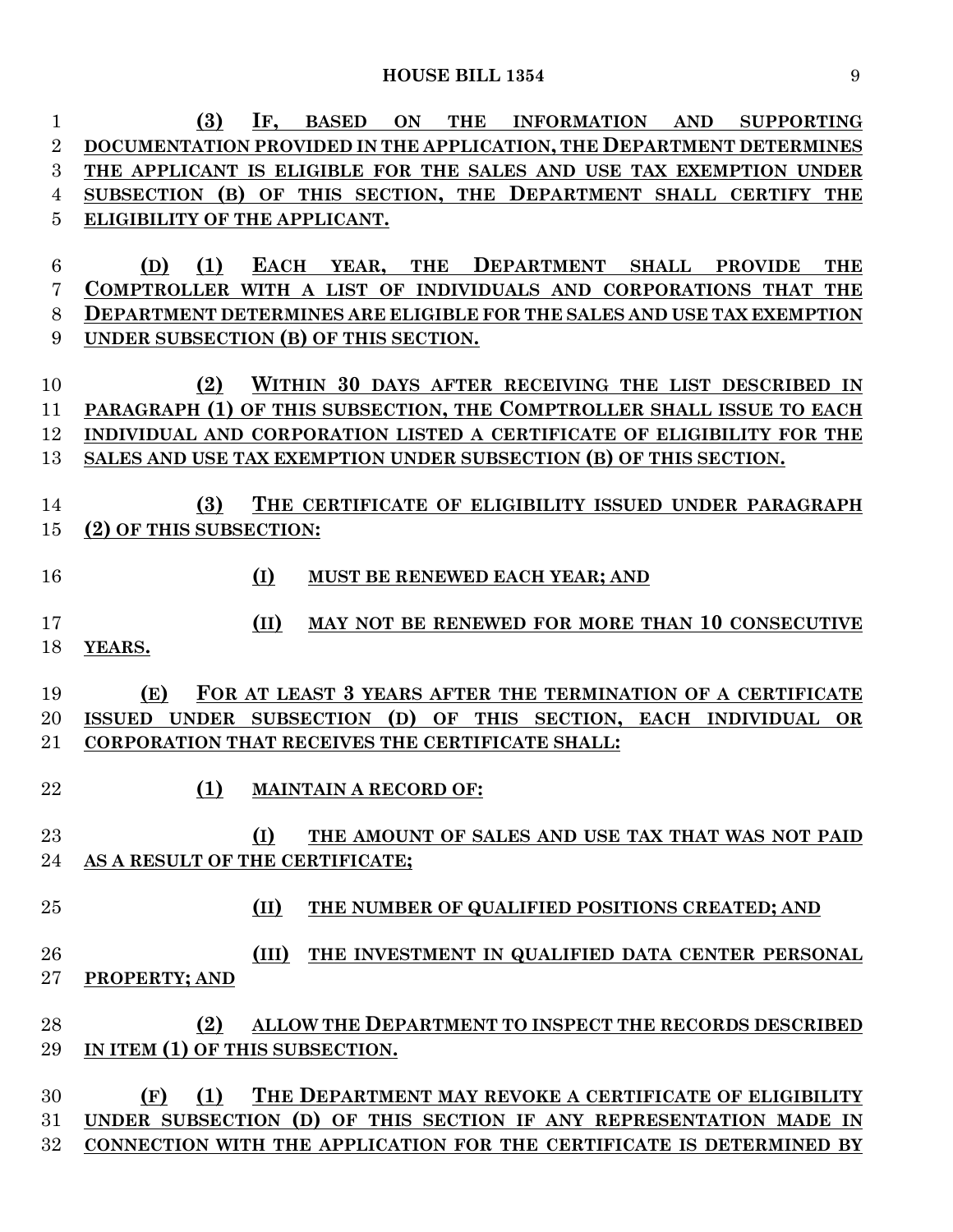|                | <b>HOUSE BILL 1354</b><br>10                                                                                                            |
|----------------|-----------------------------------------------------------------------------------------------------------------------------------------|
|                |                                                                                                                                         |
| $\mathbf{1}$   | THE DEPARTMENT TO HAVE BEEN FALSE WHEN MADE OR IF THE APPLICANT HAS                                                                     |
| $\overline{2}$ | FAILED TO FULFILL THE APPLICANT'S COMMITMENTS UNDER THE APPLICATION.                                                                    |
| 3              | (2)<br>THE REVOCATION MAY BE IN FULL OR IN PART AS THE                                                                                  |
| $\overline{4}$ | DEPARTMENT MAY DETERMINE.                                                                                                               |
|                |                                                                                                                                         |
| $\overline{5}$ | (3)<br><b>THE</b><br>INDIVIDUAL OR CORPORATION SHALL HAVE<br>AN                                                                         |
| 6              | OPPORTUNITY TO APPEAL ANY REVOCATION TO THE DEPARTMENT BEFORE                                                                           |
| 7              | NOTIFICATION OF THE COMPTROLLER.                                                                                                        |
| 8              | THE COMPTROLLER MAY MAKE AN ASSESSMENT AGAINST THE<br>(4)                                                                               |
| 9              | INDIVIDUAL OR CORPORATION TO RECAPTURE ANY AMOUNT OF SALES AND USE TAX                                                                  |
| 10             | THAT THE INDIVIDUAL OR CORPORATION HAS NOT PAID AS A RESULT OF AN                                                                       |
| 11             | EXEMPTION UNDER SUBSECTION (B) OF THIS SECTION.                                                                                         |
|                |                                                                                                                                         |
| 12             | SECTION 2. AND BE IT FURTHER ENACTED, That the Laws of Maryland read                                                                    |
| 13             | as follows:                                                                                                                             |
| 14             | <b>Article - Tax - Property</b>                                                                                                         |
|                |                                                                                                                                         |
| 15             | $7 - 246.$                                                                                                                              |
|                |                                                                                                                                         |
| 16             | IN THIS SECTION, "QUALIFIED DATA CENTER" AND "QUALIFIED DATA<br>(A)                                                                     |
| 17             | CENTER PERSONAL PROPERTY" HAVE THE MEANINGS STATED IN § 11-237 OF THE                                                                   |
| 18             | TAX - GENERAL ARTICLE.                                                                                                                  |
| 19             | THE GOVERNING BODY OF A COUNTY OR MUNICIPAL CORPORATION MAY<br>(B)                                                                      |
| 20             | REDUCE OR ELIMINATE, BY LAW, THE PERCENTAGE OF THE ASSESSMENT OF ANY                                                                    |
| 21             | QUALIFIED DATA CENTER PERSONAL PROPERTY USED IN A QUALIFIED DATA                                                                        |
| 22             | CENTER THAT IS SUBJECT TO THE COUNTY OR MUNICIPAL CORPORATION PROPERTY                                                                  |
| 23             | TAX UNDER THIS TITLE.                                                                                                                   |
|                | (1)                                                                                                                                     |
| 24<br>25       | (C)<br>A COUNTY OR MUNICIPAL CORPORATION THAT REDUCES OR<br>ELIMINATES THE PERCENTAGE OF ASSESSMENT OF TAXABLE QUALIFIED DATA           |
| 26             | CENTER PERSONAL PROPERTY UNDER SUBSECTION (B) OF THIS SECTION SHALL                                                                     |
| $27\,$         | SUBMIT A COPY OF THE LAW TO THE DEPARTMENT.                                                                                             |
|                |                                                                                                                                         |
| 28             | IF THE DEPARTMENT RECEIVES A COPY OF THE LAW ON OR<br>(2)                                                                               |
| 29             | BEFORE MAY 1, THE CHANGE WILL BE EFFECTIVE FOR THE TAXABLE YEAR                                                                         |
| 30             | FOLLOWING THE DATE THE LAW IS ENACTED.                                                                                                  |
|                |                                                                                                                                         |
| 31<br>32       | IF ANY QUALIFIED DATA CENTER PERSONAL PROPERTY IS EXEMPT<br>(D)<br>UNDER SUBSECTION (C) OF THIS SECTION FROM COUNTY PROPERTY TAX BUT IS |
| $33\,$         | SUBJECT TO MUNICIPAL CORPORATION PROPERTY TAX, THE DEPARTMENT OR THE                                                                    |
|                |                                                                                                                                         |